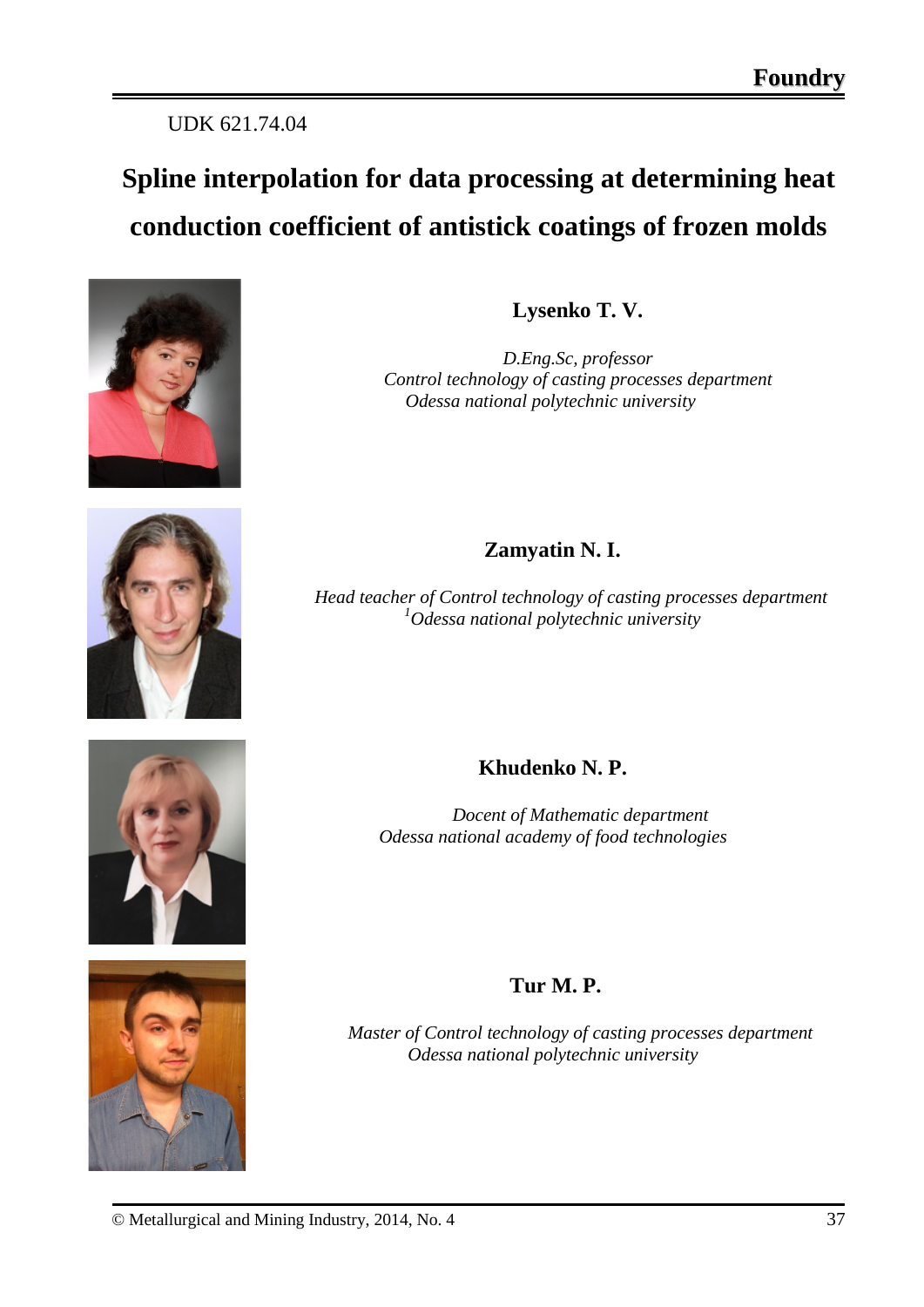#### Abstract

The usage of spline interpolation for processing of experimental data at determining heat conduction coefficient of antistick coatings used during freezing mold casting. Key words: SPLINE INTERPOLATION, ANTISTICK COATINGS, HEAT CONDUCTION COEFFICIENT, MATHCAD

Many of those who face with scientific and engineering evaluations often have to use the values based on experience or obtained by means of random selection. As a rule, on the base of this setup it is necessary to build a function, where the other obtained values could precisely get [1].

Tertiary spline interpolation is the quick, effective and stable way of function interpolation. The main advantages of spline interpolation is its stability and small labour content. Systems of linear equations, which are necessary to be solved to build a spline, are well-conditioned, which allows to obtain polynomial coefficients to a high precision [2].

Let us consider the usage of spline interpolation for increase of stringency of test due to increase of data processing accuracy at determining of heat conduction coefficient of antistick coatings of frozen molds.

The value of heat conduction coefficient is one of the important parameters of antistick coating. Heat conduction of the coating has a very significant effect on the filling of the mould with liquid alloy and also on the course of casting formation. The coating of the following composition was chosen for research:

- titanium dioxide 30-32 % (mass);
- disthene- sillimanite 30-32 %;
- bentonite  $-1-2$  %:
- technological lignosulphonate 3-4,5  $\%$
- water- till the set density.

Heat conduction coefficient of coating is determined by means of submersion [3].

The scheme of experimental assembly is given in the figure 1.

The assembly consisted of two stand rods (10), connected with horizontal (6), where with the help of clamps (3) ceramic lip seals (4) of chromel-alumel thermocouples (5) are fixed. One of the thermocouples was introduced into copper tube (2) and with its junction with the help of spring was retained against geometric center of copper sample (1)



**Figure 1**. The scheme of assembly for determining of heat conduction coefficient by means of submersion: 1 – copper sample with coating; 2 – copper tube; 3 holders; 4- ceramic tubes; 5 - chromel-alumel thermocouple; 6- bar for fastening of thermocouples; 7 – millivoltmeters PP -63; 8 - resistance heated furnace;  $9 -$  pot; 10 - stand rod.

Copper sample was of cube form, where there was bored a closed screw hole, coming to its gravitational center. The size of sample was 40x40x40 mm, diameter of screwed in copper tube was 3 mm, chromel-alumel thermocouples were made of wire with diameter 0.5 mm. Sidelong thermocouple was placed near the sample. With the help of thermocouple temperature measurement of liquid bath with metal was fulfilled. During overlaying of the sample, the thickness of the layer is non-uniform in its different parts. That is why in order to apply the paint of certain thickness, copper wire with diameter 0.5 mm was primary fixed. Two wires were fixed in such a way that they grasped four cube faces at a distance of 5 mm from its edges.

To strengthen the wire on the other two faces across all the eight corners, there were made holes along the small diameter. Four section wires, which bordered the two mentioned cube faces, were passed through these holes. The wire was fitted tight to the faces of the sample without any paint. Then the paint with the help of brush was applied, when the wire was fully in paint, the painting was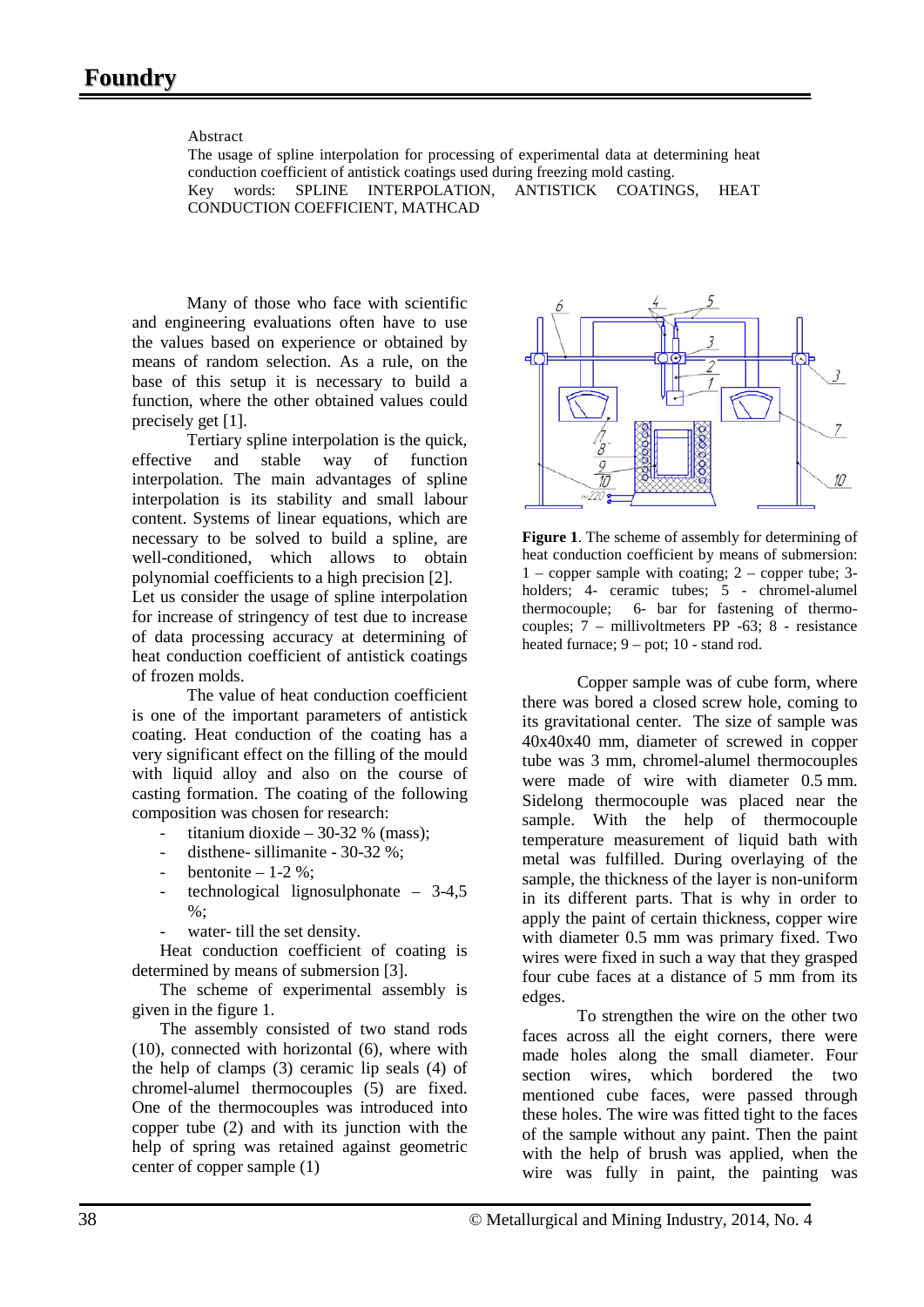stopped. The superfluous coat of paint was cut down with the help of scraper – plane metal bar. Herein the wire acted as a restrictor, which provided the necessary thickness of the paint layer. In order to avoid paint damage, the wire from the sample after drying of the coating was removed and coating tests were performed with wire. After predrying of paint coat, the cooling of experimental samples by liquid nitrogen in the cooling box was fulfilled. The cooling was stopped when the center of the sample reached specified temperature and was soaked within 5 minutes.

In accordance with methodology [3] the calculation came down to the following.

According to the experimentally obtained data, tangent of angle  $tg\varphi$ <sub>was</sub> determined by temperature line at set regime of heat exchange for two time moments  $\tau_1$  and  $\tau_2$ :

$$
tg\varphi = \frac{\left[l_g(t_{Me} - t_{cs})\right]_1 - \left[l_g(t_{Me} - t_{cs})\right]_2}{\tau_1 - \tau_2},
$$
\nwhere 
$$
\left(t_{Me} - t_{cs}\right)_1
$$
  $\tau_1$   $\left(t_{Me} - t_{cs}\right)_2$ 

differential temperatures of liquid metal and the center of copper sample in the time moment  $\tau_1$ and  $\tau_2$ .

Then under the formula

$$
\mu_1 = 1.517 \sqrt{Ktg\varphi} \tag{2}
$$

the first characteristic root was determined, which characterizes the stable heat exchange of cubic sample and aluminum bath. Herein K criteria, which allows to pass on from nondimensional time  $F_0$  to the time in seconds, for our case as follows:

$$
K = 3600 \frac{R^2}{a} = 3600 \frac{0.0248^2}{0.372} = 5.95 , \qquad (3)
$$

where  $a$  — temperature conductivity coefficient of the sample  $(a = 0.372 \text{ m}^2/\text{s}$  for copper at the temperature 200 °C); R — radius of equal in area cube by volume of sphere.

Considering that the sample was 40x40x40 mm in size, its volume was 64 c.c., heating area -  $F = 0.0096$  m<sup>2</sup>, surface area of equivoluminar ball  $-F_b = 0.00773M^2$ , radius of equivoluminar ball -  $R = 0.0248$  m, and configuration criterion

$$
A = \frac{F}{F_{\mathbf{b}}} = \frac{0.0096}{0.00773} = 1.24
$$
 (4)

It was calculated under the formula (5)

$$
AK_{\mathbf{cr}} = 1 - \frac{\mu_1}{tg\mu_1} \tag{5}
$$

where 
$$
A = \frac{F}{F_b}
$$
 - criterion of sample  
configuration;  $K_{cr} = \frac{\beta_c}{\lambda_{\text{sam}}}$   $P$  - denoted

criterion, characterizing the heating rate of the sample.

Then under (6)  
\n
$$
\beta_{\rm c} = \frac{AK_{\rm cr}\lambda_{\rm sam}}{AR_{\rm b}} = \frac{AK_{\rm cr}^{321}}{1.24 \cdot 0.0248} = 10440 \cdot AK_{\rm cr}
$$
\n(6)

Thermal resistance of coating *βc* was determined. Heat conduction coefficient was<br>calculated under the formula  $\lambda_c = \frac{\beta_c}{x_c}$ , calculated under the formula  $\lambda_c$ 

where  $X_c$  is the layer thickness of coating.

In accordance with suggested above methodology the exact value of heat conduction coefficient of the coating was determined. This value was compared with the value, calculated under the following formula:

$$
\lambda_{\mathbf{c}} = 2.3 \frac{G_0 G_0 X_{\mathbf{c}}}{F_0 \tau} \log \frac{t_c - t_{\mathbf{c}\mathbf{s}1}}{t_c - t_{\mathbf{c}\mathbf{s}2}},\tag{7}
$$

which is an approximation equation of heat conductance through the layer of coating and the sample (between the sample and liquid metal) without account of nonuniformity of temperature across the section of the sample. In (7) there agreed the following notations:  $G_0$  – mass of copper sample (0.555 либо 0.562 kg); *С<sup>0</sup>* – copper heating capacity at 200 °С, J/kg○ С; *Хc* – thickness of coating layer  $(0.0005 \text{ m})$ ;  $F_0$  – surface area of the sample  $(0.0096 \text{ m}^2)$ ;  $\tau$ — time from the beginning of the research, c;  $t_a$  – average temperature of liquid metal per time  $\tau$ , °C;  $t_{cs1}$  – temperature of the center of sample before research, °С; *t<sub>cs2</sub>*— temperature of the center of sample at the moment  $\tau$ , °C;

Then under the expression

$$
\Delta = \pm \frac{\lambda_{\text{acc}} - \lambda_{\text{app}}}{\lambda_{\text{acc}}} \cdot 100\%
$$
 (8)

The fractional error of approximative determination of heat conduction coefficient was evaluated.

According to the experimental and calculated data there was built a graph (fig. 2 and 3).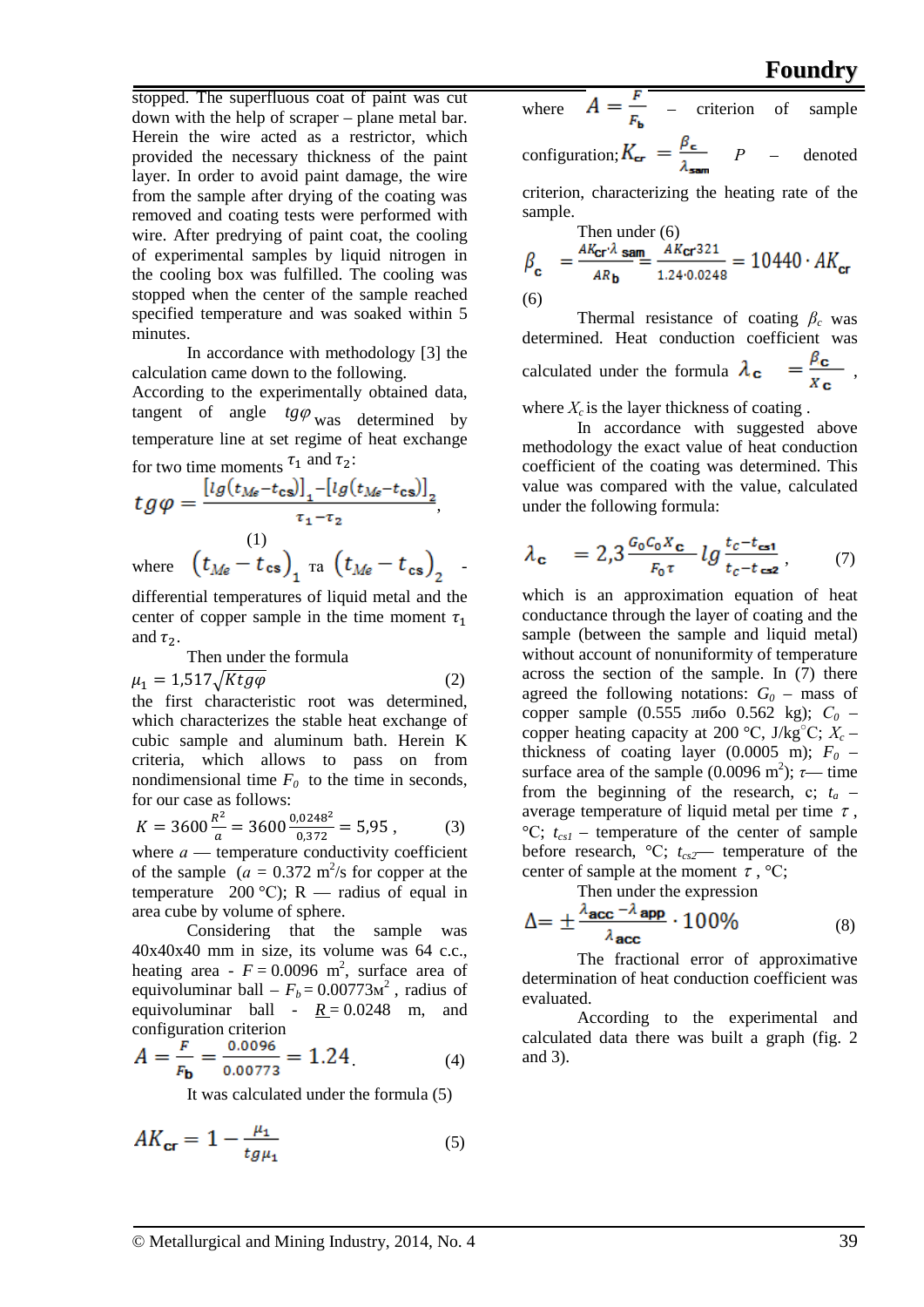

**Figure 2. Change of sample temperature:** 1 temperature of smelted metal; 2- temperature of sample center.



**Figure 3.** Change of  $t_{Me} - t_{cs}$  for the sample

Before start calculation of heat conduction coefficient, experimental data was processed with the help of spline interpolation.

Experimental points were connected in pairs by pieces of polynominal. Polynominal of the third degree was chosen for this purpose. To find coefficients of these polynominals, auxiliary conditions of cross-links were attached on the spline - the first and the second ones, derivative on the left and right from each experimental point should be equal. Two auxiliary conditions should be attached at the initial and end experimental points, as they do not have cross-link terms. These conditions may be chosen in different ways. Linear condition is imposed at the initial and end points. Experimental data is given in the figure 2 and 3. Interpolation by cubic splines is given in the figure 4.

Measure of deviation

$$
D1 = \sum_{i} (T_i - y1(\tau_i))^2
$$
  

$$
D1 = 0
$$



**Figure 4.** Interpolation by cubic splines.

Deviation fault during interpolation by cubic splines equals zero.

After this the calculation of heat conduction coefficient by means of exact and approximate method is fulfilled.

Exact method.  
\nPoint 1. 
$$
\tau_l
$$
=50 c:[lg( $t_{Me}$  -  $t_{cs}$ )]<sub>1</sub>=2.4624.  
\nPoint 2.  $\tau_2$ =160 c:[lg( $t_{Me}$  -  $t_{cs}$ )]<sub>2</sub>=1.7634  
\ntg $\varphi$  =  $\frac{2.4624 - 1.7634}{160 - 50} = 0.00636$   
\n $\mu_1$  = 1.517 $\sqrt{5.96 \cdot 0.00636} = 0.2954$   
\n $AK_c$  = 1 -  $\frac{0.2954}{tg0.2954} = 0.0310$   
\n $\beta_c$  = 10440  $\cdot$  0.0310 = 324 W/m<sup>2</sup> °C  
\n $\lambda_c$  = 324  $\cdot$  0.0005 = 0.162 W/m<sup>°</sup>C  
\nApproximate method.

Approximate method.  
\n
$$
\lambda_c = 2.3 \cdot \frac{0.5625 \cdot 0.09 \cdot 0.0005}{0.0096 \cdot 0.014} \cdot \log \frac{665 - 89}{665 - 373} = 0.110
$$

W/m∙°С

λ value failure, obtained during application of both calculation methods.

$$
\Delta = \frac{0.162 - 0.110}{0.162} = 32\%
$$

In such a way the value of heat conduction coefficient of surface is 0.162 W/m∙°С.

#### **Conclusions**

Application of spline interpolation during processing of experimental data at determining heat conduction coefficient of antistick coatings of frozen molds allowed to obtain more accurate results of the final calculation.

#### **References**

1. Doroshenko S. P., Drobyazko V. N., Sheyko A. I. Prevention of metal penetration on the castings. Theory and